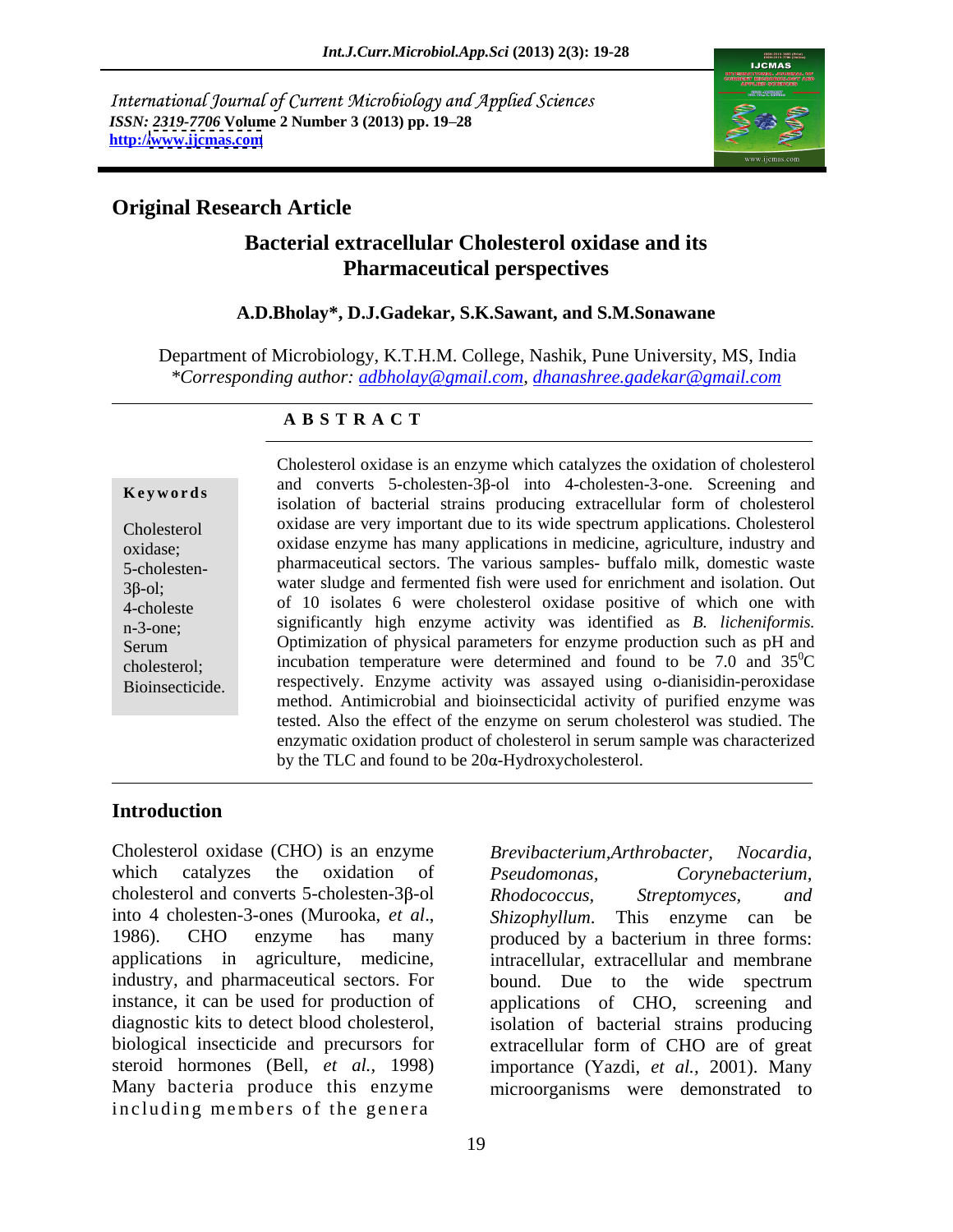*Rhodococcuserythropolis, Arthrobacter* 

Autoxidation of cholesterol yields toxic determined using an enzyme assay on cell products. Cholesterol oxidation products (COP) are similar to cholesterol; contain enzymatic oxidation product of cholesterol an additional functional group, such as a in serum sample was also characterized by hydroxyl, ketone or an epoxide group in the TLC the sterol nucleus and/or on the side chain of the molecule. Oxidation of lipids and cholesterol follows the same oxidation patterns such as autoxidation, **Collection of sample** photoxidation and enzymic oxidation, producing hydroperoxides. It is believed The samples gathered for isolation of that the hyroperoxides produced from organisms were wastewater sludge. oxidation of unsaturated fatty acids play a significant role to facilitate cholesterol In order to isolate microorganisms, 1 ml of  $\alpha$  oxidation at  $\Delta$ -5 double bond, which is each sample was suspended in 10 ml of more sensitive to oxidation (Lercker *et al.*, sterile saline. The suspension was thoroughly vortexed. These samples were

The major COP products are 5-cholesten-<br>enrichment medium to obtain the all diol (7 $\beta$ -HC), 5-cholesten-3 $\beta$ -ol-7-one (7-KC), 5-cholestan-5 $\alpha$ , 6 $\alpha$ -epoxy-3 $\beta$ - ol ( $\alpha$ -CE), 5-cholestan-5 $\beta$ , 6 $\beta$ -epoxy-3 $\beta$ -ol  $(\beta$ -CE), 5-cholesten-3 $\beta$ ,  $20\alpha$ -diol ( $20\alpha$ -HC), 5cholesten-3 $\beta$ , 25-diol (25-HC) and 5cholestane- $3\beta$ ,  $5\alpha, 6\beta$ -triol (CT). These eight COP are usually found in processed fresh foods contain low levels of COP and medium was incubated at room the presence of unsaturated fatty acids are same medium but having cholesterol as In the present study, *Bacillus licheniformis*

produce extracellular CHO including was isolated from waste water sludge and *Rhodococcusequi, Streptomyces sp.,* fermented fish and its biochemical *simplex*, *Brevibacterium sterolicum,* optimization of temperature and pH *Streptomyces lividans,* and *Shizophylum* conditions for CHO production was also *commune* (Anando *et al*.,2006). performed. The activity of extracellular characters were elucidated. The CHO enzyme produced by organism was free supernatant of bacterial culture. The the TLC

### **Materials and Methods**

### **Collection of sample**

 $3\beta$ , 7 $\alpha$ -diol (7 $\alpha$ -HC), 5-cholesten-  $3\beta$ , 7 $\beta$ - possible organisms capable to produce organisms were wastewater sludge, buffalo milk and fermented fish infusion. sterile saline. The suspension was thoroughly vortexed. These samples were then pooled together and enriched in enrichment medium to obtain the all bacterial cholesterol oxidase.

#### **Isolation of Microorganisms**

foods. COP are present in our diet, lit): Cholesterol 1.0; Glucose 20.0; Yeast especially in foods with high cholesterol extract 5.0;  $NH_4NO_3$  2.0;  $K_2HPO_4$  0.2 and contents (egg, whole milk, meat etc). The  $MgSO_4$ -7H<sub>2</sub>O 0.3 (pH 7.0). The inoculated the levels go up during processing and temperature for 7-12 days at 140rmp. storage (time and condition). Generally, After incubation a loop full of enriched heat, pH, light, oxygen, water activity and sample was streaked on to the plates of the major factors that influence COP the only source of carbon and incubated at formation during food processing or  $30^{\circ}$ C for 2-3 days. The fast growing storage (Christie, 2003; Kim *et al.,* 2002). bacteria generating larger colonies were Composition of enrichment medium (gm/ medium was incubated at room same medium but having cholesterol as subcultured.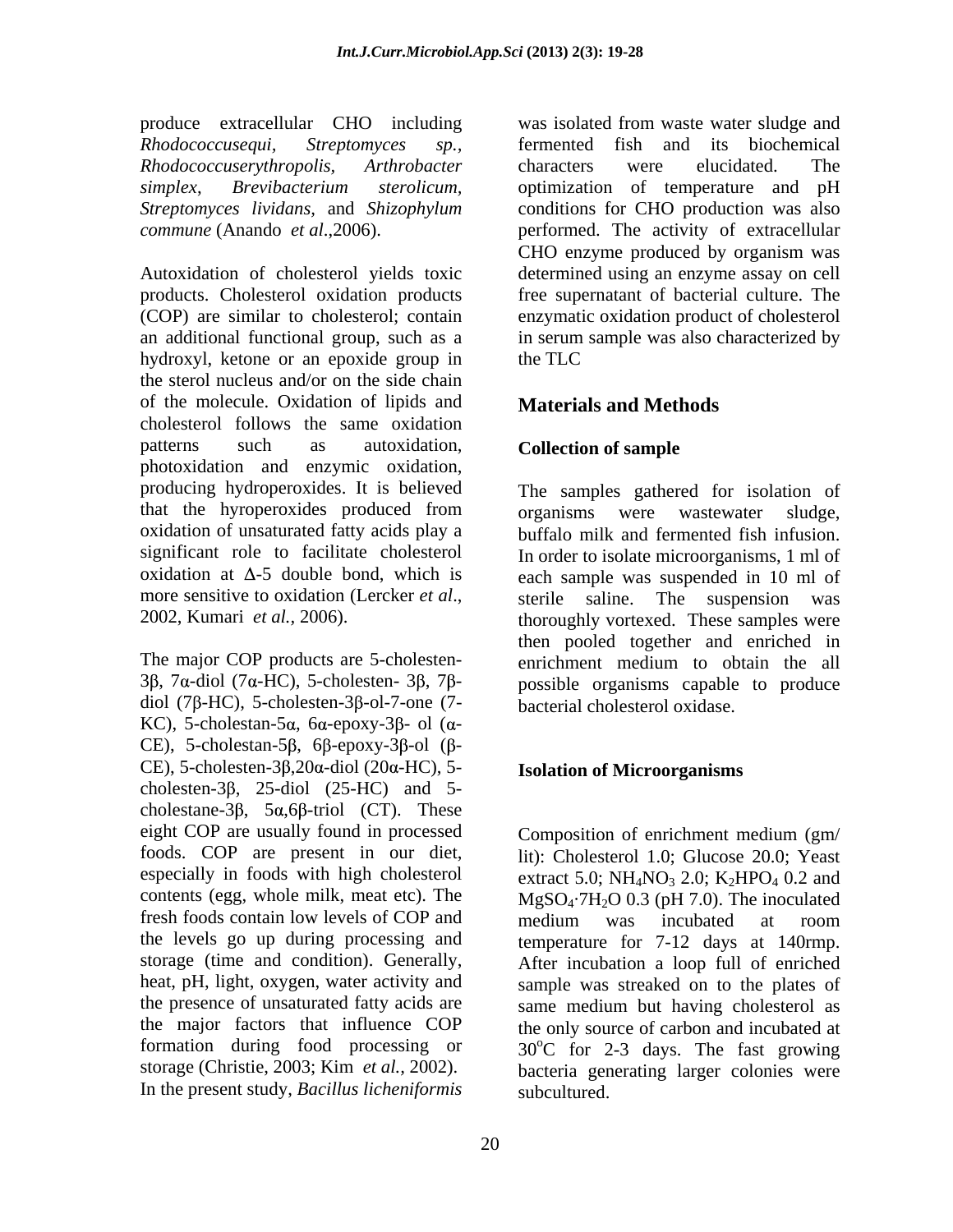Identification of selected isolated culture medium to intense brown (Lashkarian *et*  showing maximum CHO activity al., 2010). qualitatively as well as quantitatively was performed by morphological, biochemical **Quantitative analysis of CHO** examination and further confirmed with

# **Screening of organisms by qualitative** tested spectrophotometrically using

To confirm CHO producing strain, colony staining method was performed on the In this reaction, hydrogen peroxide was grown colonies. The filter papers were coupled with o-dianisidine in presence of dipped into the solution containing 0.5% cholesterol; 1.7% 4-aminoantipyrin; 6% phenol and 3000U/l horseradish dianisidine has maximum absorption at peroxidase (HRP) in 100 mM potassium buffer phosphate (pH 7.0). Thereafter, soaked disc were located on grown calculations for enzyme units were done colonies on the plate and incubated at (Sigma's Quality Control Procedure, room temperature for 24 h.CHO activity of 1994). tested colonies was confirmed by measuring the time required for the For enzymatic assay of CHO produced by development of red color due to the isolated organisms, following reagents formation of quinoneimine dye. were used. (Lashkarian *et al.,* 2010)

CHO enzyme is able to convert cholesterol water using  $KH_2PO_4$ . Adjusted to pH into cholest-4-en-3-one and hydrogen peroxide. CHO-producing colonies were 2. **Reagent B (ODA):** 1% (w/v) o selected on suitable indicator plates. These plates were prepared by adding 1.0 g cholesterol, 1.0 g Triton X-100, 0.1 g o dianisidine and 1000 U/l horseradish peroxidase to 1 litre of LB agar medium. 3. **Reagent** C (Chol):  $0.5\%$  (w/v) Bacterial colonies were cultured on these Cholesterol-Hi-media with  $10\%$  (v/v) plates and incubated at 30<sup>o</sup>C. Cholesterol penetrates into bacterial cells where it is converted into hydrogen peroxide  $(H_2O_2)$ by CHO. Reagents that exist in the

**Identification of Microorganisms** medium react with H<sub>2</sub>O<sub>2</sub> to form azo medium react with  $H_2O_2$  to form azo compound which turns the colour of *al*., 2010).

### **Quantitative analysis of CHO**

VITEK-2 system version 05.02. Enzyme activity of the crude CHO and **detection of CHO**  peroxide and o-dianisidine method. **Colony staining method** cholesterol oxidation process was purified CHO extracted from isolates were tested spectrophotometrically using Hydrogen peroxide generated during cholesterol oxidation process was measured in this method.

> enzyme peroxidase, which causes oxidation of o-dianisidine. Oxidized o- 500nm. Increase in the absorbance for reaction mixtures was recorded and 1994).

were used.

- **CHO indicator plates** Potassium Phosphate Buffer, pH 7.5 at 1. **Reagent A (Buffer):** 50mM Potassium Phosphate Buffer, pH 7.5 at 25°C (Prepared 100 ml in distilled water using KH<sub>2</sub>PO<sub>4</sub>. Adjusted to pH 7.5 with 1 M KOH)
	- Dianisidine Solution (Prepared freshly in 5 ml distilled water using o- DianisidineDihydrochloride, media)
	- <sup>o</sup>C. Cholesterol Triton X-100 Solution (Prepared by 3. **Reagent C (Chol):** 0.5% (w/v) Cholesterol- Hi-media with 10% (v/v) initially dissolving the Cholesterol in 10 ml of Triton X-100.Heated until the solution clarifies. Then 90 ml of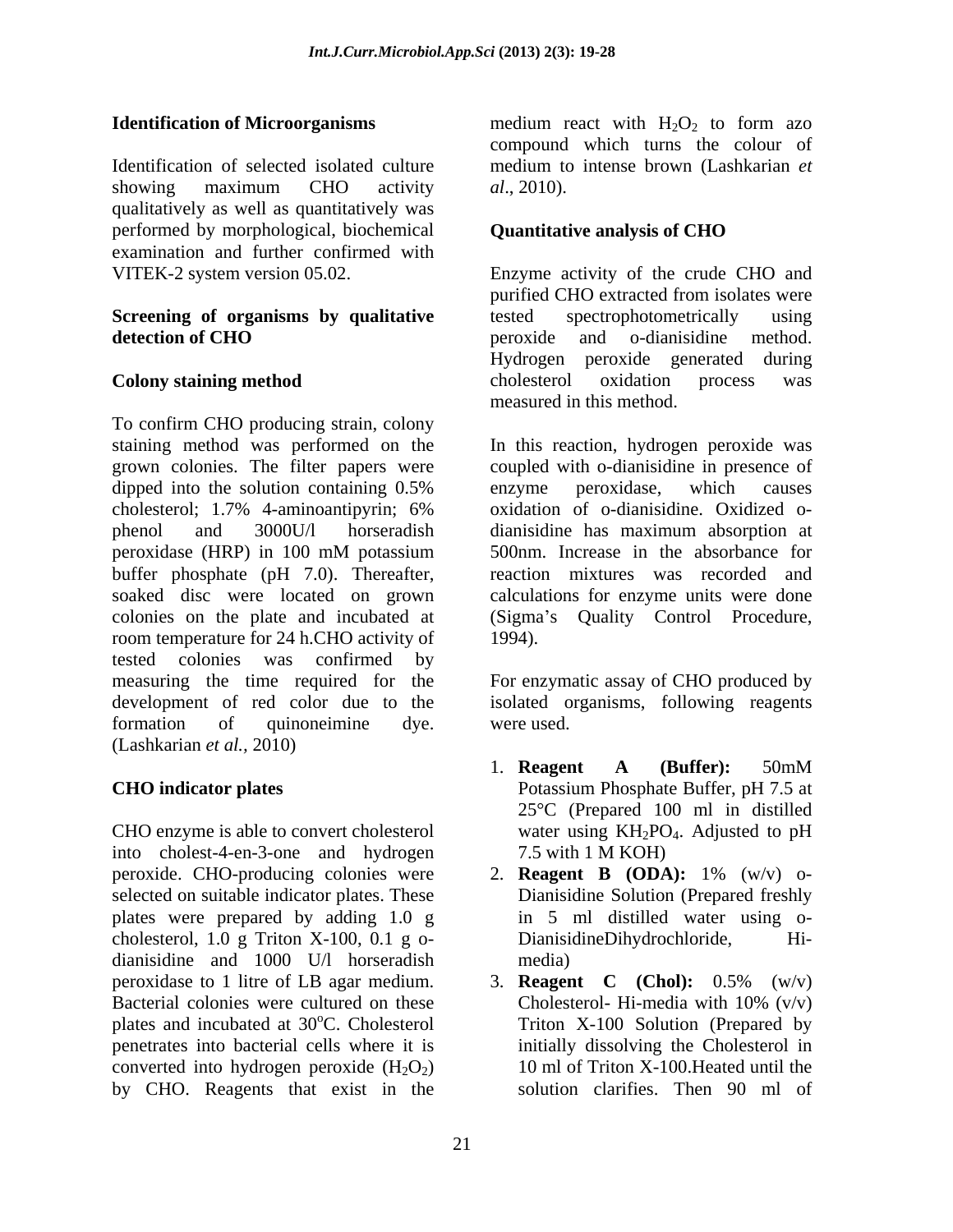- 
- 5. **Reagent E** (Enzyme Solution i.e. by centrifugation of the culture broth at  $10000\times g$  for 10 min at  $4^{\circ}$ C)

distilled water was added. Vortexed A reaction cocktail was prepared by and stored the solution at 4°C) pipetting (in milliliters) the following 4. **Reagent D (POD):** Peroxidase reagents into a conical flask: Reagent A Enzyme Solution (A solution was (Buffer) 40.0ml, Reagent B (ODA) prepared immediately before use, 0.50ml. These reagents were mixed using Horseradish Peroxidase, thoroughly by swirling and pH was Chromus Biotech Ltd. containing 100 adjusted to 7.5 at 25°C with 100mMHCl units/ml in distilled water i.e. 0.1mg in or 100 mM KOH. Then Reagent A was 3.3ml) added to make a final volume of 50 ml. supernatant of broth)**:** Cholesterol thoroughly and oxygenated for 10 minutes Oxidase Enzyme Solution (Here, we immediately before use. Further the used the supernatant that was obtained quantitative estimation of cholesterol was or 100 mM KOH. Then Reagent A was The contents were mixed by swirling performed as given below:

|                          | $\sim$ | Test(m)                | Blank(ml) | the control of the con-<br>Control(ml) |
|--------------------------|--------|------------------------|-----------|----------------------------------------|
| <b>Reaction Cocktail</b> |        | $\overline{u}$<br>2.70 | <i>—</i>  |                                        |
| Reagent C (Chol)         |        | 0.10                   | 0.10      | 0.10<br>0.10                           |
| Reagent D (POD)          |        | 0.10                   | 0.10      | $\sim$<br>0.10                         |

Mixed by inversion and equilibrated to  $25^{\circ}$ C. Monitored the  $A_{500nm}$  until constant, using a thermostatted spectrophotometer.

| Then added:                                 |       |       |       |
|---------------------------------------------|-------|-------|-------|
| Reagent A (Buffer)                          | $- -$ | 0.10  | $- -$ |
| <b>Reagent E (Enzyme Solution</b>           |       |       |       |
| - <i>i.e.</i> supernatant of culture broth) | 0.10  | $--$  |       |
| Supernatant of un-inoculated broth          |       |       |       |
| (Control)                                   | $- -$ | $- -$ |       |

Immediately mixed by inversion and recorded the increase in  $A_{500nm}$  for approximately 5 minutes. Obtained the  $A_{500nm}/$ minute using the maximum linear rate for both the Test and Blank.

# **Formulae for units/ml CHO and**

$$
\frac{\text{Units}}{\text{ml}}\text{ enzyme} = \frac{\left(\frac{\Delta A_{\text{S00nm}}}{\text{min Test}} - \frac{\Delta A_{\text{S00nm}}}{\text{min Bl2nk}}\right)}{(7.5)(0.1)} \times (3) \text{ (df)}
$$

dilution factor,  $7.5 = \text{million}$  extinction was coefficient of o-Dianisidine,  $0.1$  = volume Where,  $3 =$  volume (in ml) of assay,  $df =$ <br>dilution factor,  $7.5 =$  milimolar extinction<br>coefficient of o-Dianisidine,  $0.1 =$  volume was determined using Folin-Lowry's<br>(in ml) of enzyme used.



Where,  $3 =$  volume (in ml) of assay,  $df =$  formula, mg protein present per ml enzyme determined using Folin-Lowry's method.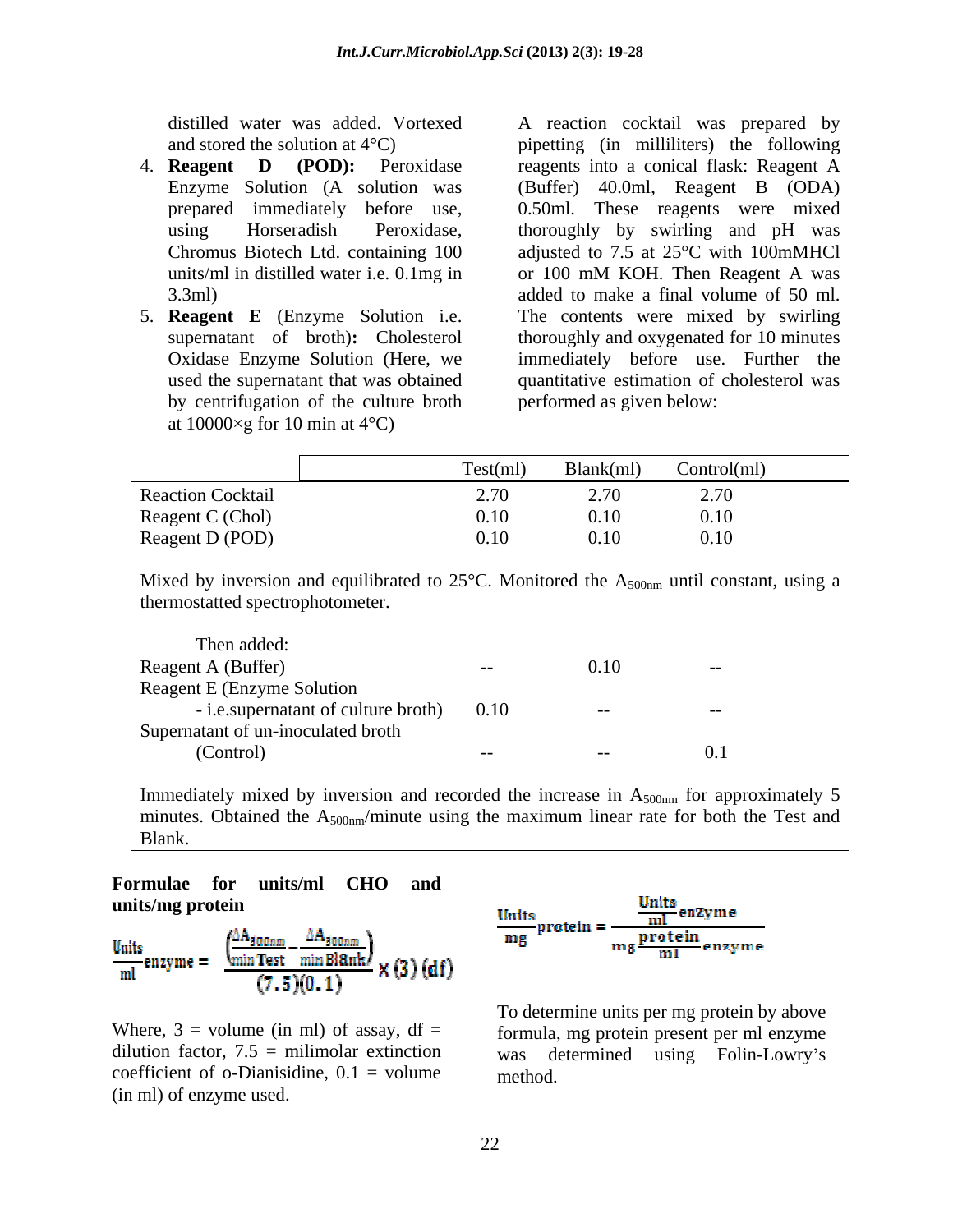For preparation of standard inoculum, the isolate *Bacillus licheniformis* was cultured in sterile isolation medium at  $30^{\circ}$ C on The methylene chloride was used to of  $10^6$  cells/ml of culture broth. For sterile isolation medium, pH 7.0, was enzyme produced by the organism at 24, 48

the organic solvent precipitation using buffer and stored at  $4^{\circ}$ C (Ghasemian et al, carried out by spraying 95% aq.H<sub>2</sub>SO<sub>4</sub> 5%

#### **Detection of COP byTLC**

In order to know the cholesterol oxidation **Applications of purified CHO** products (COP) accumulated in the culture medium due to the action of bacterial cells, *B.licheniformis* and incubated for 7 days at 35°C and agitation speed of 150 rpm. After incubation the cells were harvested by **Effect on serum cholesterol:** As per the centrifugation and equal volume of ethyl protocol (Table-1) provided in the kit

**Optimization of physical parameters** organic phase was recovered and organic phase was recovered and evaporated at 60°C in a rotary evaporator until a white residue was formed.

rotary shaker at 150 rpm for 24 h so as to dissolve dry residue and analyzed by thinachieve the minimum average viable count layer chromatography. Blank culture cells/ml of culture broth. For medium was uninoculated flask, incubated optimization of pH, sterile isolation and treated as the above. The reaction medium with different pH *viz.,* medium and procedure used for cholesterol 6.0,6.5,7.0,7.5 and 8.0 were inoculated with oxidation in this experiment were same as 1 ml of standard inoculum and incubated at those used to determine the enzyme 30°C. For optimization of temperature activity, except tenfold volume of buffer, incubated at respective temperatures *viz*., reactions were arrested by addition of 2 ml 25,30,35,40 and 45°C. The amount of of methylene chloride. enzyme and substrate were employed and reactions were arrested by addition of 2 ml of methylene chloride.

and 72h was determined by the enzymatic The methylene chloride fractions were assay (Lachlan Mac *et al.,* 2000). recovered and analyzed by thin layer **Enzyme Purification interval and treated in the same way. Thin-**The extracellular enzyme was purified by pre-coated silica gel 60 F254 plate (0.25 acetone. Precipitation was carried out by Plates were activated at 110°C for 1 hour using different acetone to broth ratios such and spotted with 25 µl of samples. as 1:1, 1:2, 1:3 and 1:4. The precipitated Benzene: ethyl acetate 3:1 (v:v) was used enzyme was resuspended in phosphate as solvent system and the development was 2009). methanol solution followed by heating at chromatography. Reaction blank, where no cholesterol was added to the reaction mixture, was prepared for each time layer chromatography was carried out on mm thick, 20 cm x 20 cm, Merck) at 30°C. carried out by spraying  $95\%$  aq. $H_2SO_4$ , 5% 90°C until visualization of the spots (Terezinha *et al*., 2000).

#### **Applications of purified CHO**

50 ml of medium in 250 ml Erlenmeyer flask was inoculated with 24h culture of antimicrobial and bio insecticidal activity The purified enzyme was used to check its effect on serum cholesterol, the (Noriyuki *et al.,* 2009).

acetate was added to the supernatant. The (CHOD-PAP method, Span Diagnostics**Effect on serum cholesterol:** As per the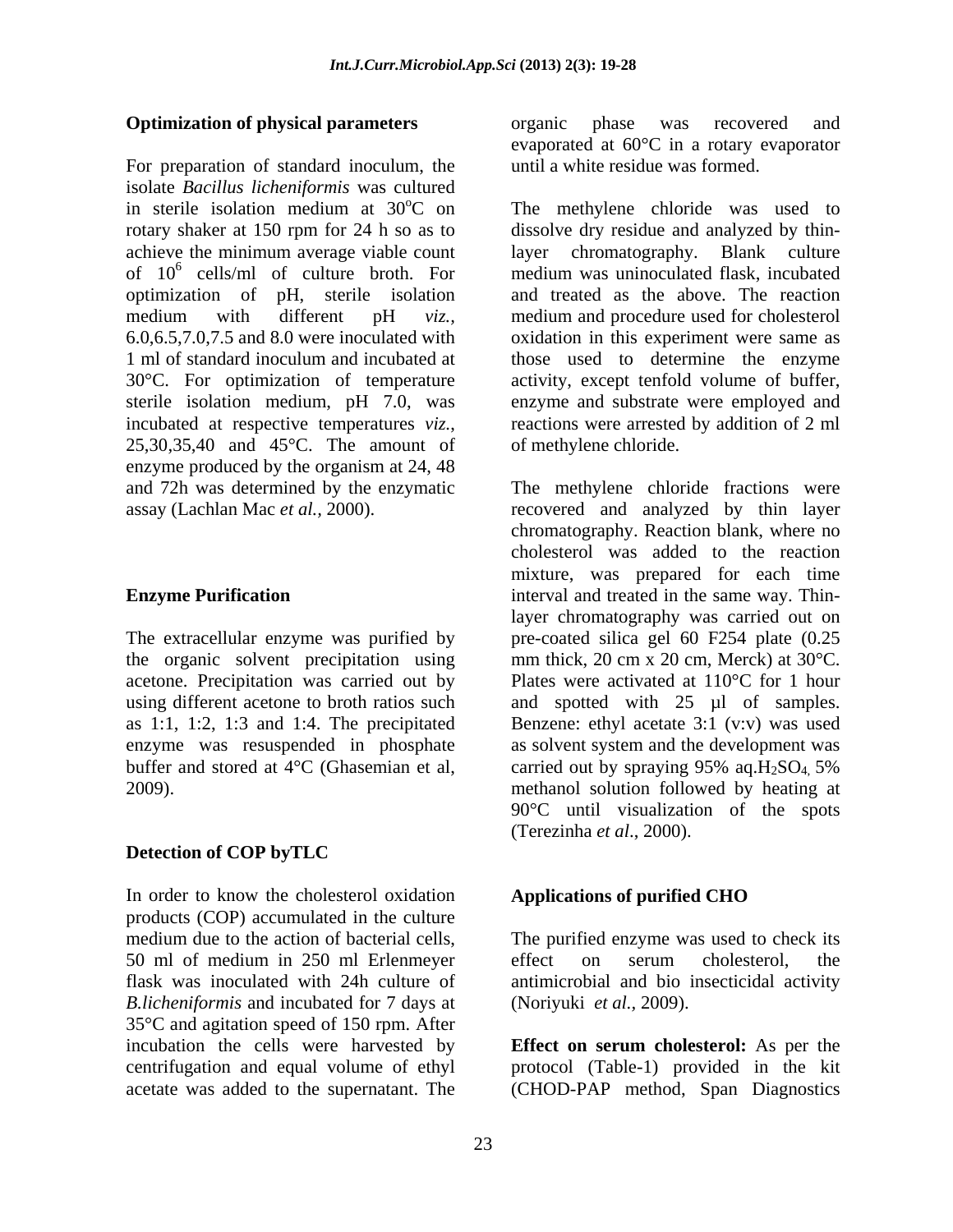Ltd. India) to estimate serum cholesterol, *Bacillus subtilis*. Then the 6 mm wells were the initial serum cholesterol value was dug in the centre of agar plates and 25µl determined. Then the serum was treated enzyme sample was poured into them and separately with  $5\mu$ l of the purified and kept at  $4^{\circ}$ C for 1h for efficient diffusion. diluted (1:1) enzyme samples and kept for incubation at 37°C for 10 min. After completion of incubation period the amount of residual cholesterol was estimated.

### **Antibacterial activity**

Antibacterial activity was tested by well diffusion method. The solidified Muller diluted purified CHO enzyme. The enzyme Hilton agar plates were swaped with the was sprayed on the infected leaf uniformly sufficiently turbid  $(10^8 \text{ cells/ml})$  suspension of the organisms *Escherichia coli, Salmonella typhae, Microccous and*

<sup>o</sup>C for 1h for efficient diffusion. The plates were then incubated at 37°C for 24 h and resulted inhibition zones were measured.

#### **Bio-insecticidal activity**

cells/ml) suspension and observed for 2 h to determine the insect The leaves infected with *Cryptolaemus montrouzieri* were treated with the 1:1 mortality rate (Purcell *et al.,* 1993).

| Table.<br>$\mathbf{1} \cdot \mathbf{1}$<br>. 1 D.<br>$\cdots$<br>with<br>Protocol for testing serum y<br>sample.<br>i purified and diluted<br>enzvme |  |
|------------------------------------------------------------------------------------------------------------------------------------------------------|--|
|------------------------------------------------------------------------------------------------------------------------------------------------------|--|

|                                                                |  |              | Quantity in $\mu$ L  |                           |      |
|----------------------------------------------------------------|--|--------------|----------------------|---------------------------|------|
| Additions                                                      |  | <b>CHO</b>   |                      | Normal   Standard   Blank |      |
| Serum                                                          |  | 10           | 10                   |                           |      |
| Purified CHO sample                                            |  |              |                      |                           |      |
| Diluted CHO sample (1:1)                                       |  |              |                      |                           |      |
| Incubated for 10 min at 37°C                                   |  |              |                      |                           |      |
| <b>CHOD-PAP Reagent</b>                                        |  |              | $1000$   1000   1000 | 1000                      | 1000 |
| Std. cholesterol $(200mg/dl)$                                  |  | $\mathbf{I}$ |                      | 10                        |      |
| Incubated for 10 min at 37°C and absorbance measured at 505 nm |  |              |                      |                           |      |

### **Result and Discussion**

The isolation from enriched broth on agar medium plate gave 10 different isolated colonies. As the medium contained cholesterol as a comparison endospore staining sole source of carbon, appearance of growth on this medium implicates that the organisms utilize cholesterol. By assuming that they must produce some enzymes to metabolize the cholesterol, among 10

**Isolation of microorganisms** isolates, 6 were screened on the basis of their excellent growth on the screening medium.

> Gram staining, endospore staining, motility testing were employed to all screened isolate but only the one most potent isolate IV P II bacillus was subjected to identification.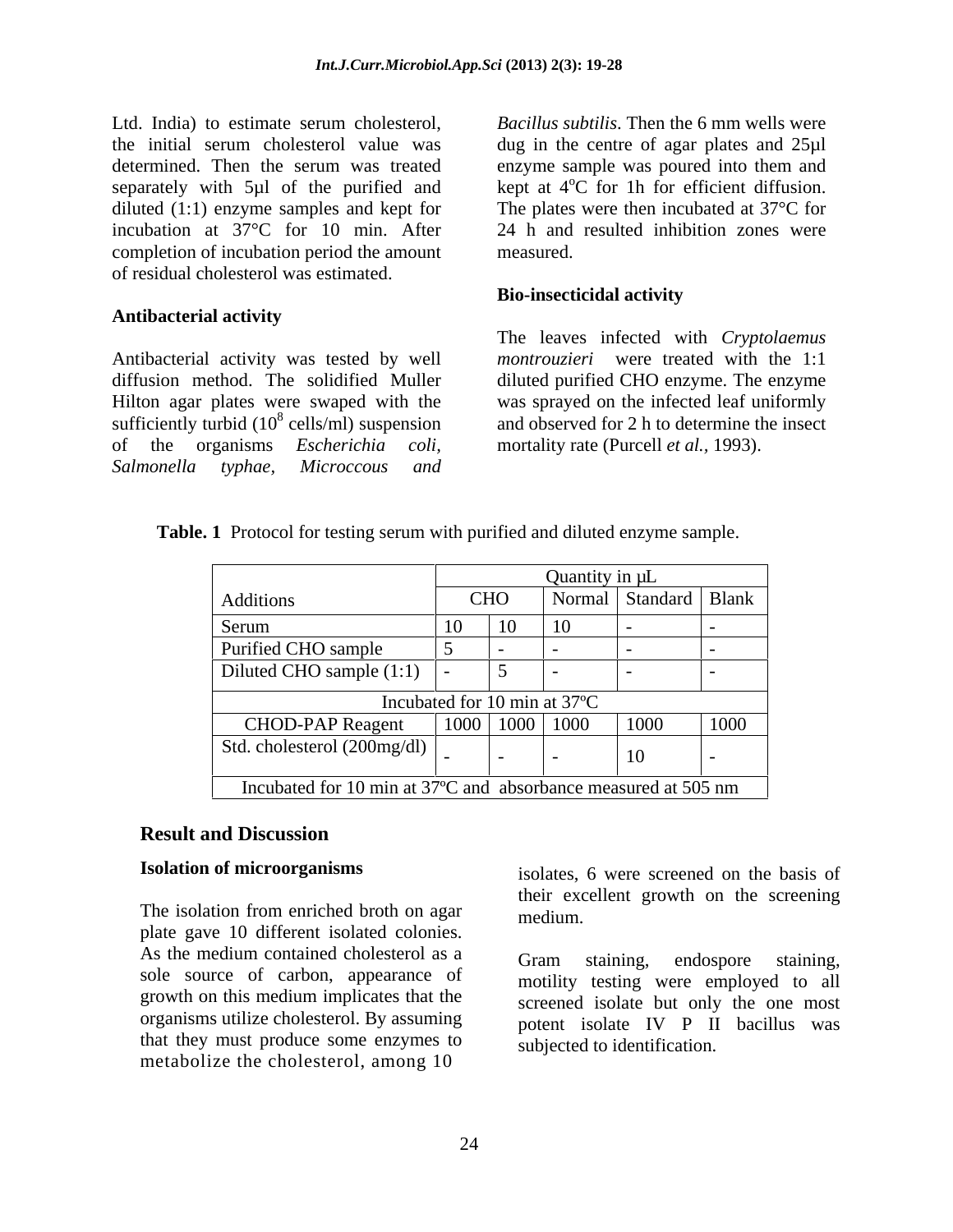From the observations of morphological This identified organism was further and biochemical tests employed as per confirmed with VITEK 2 system version Bergey's Mannual of Systematic 05.02 (Table 2). Bacteriology  $2<sup>nd</sup>$  edition, volume 2, the

**Identification of microorganisms** species of the isolate IV P II bacillus was identified to be *Bacillus licheniformis.* 05.02 (Table 2).

| Table. 2<br>. 2 VITEK-2<br>2 system report for identification of the organism. |  |  |
|--------------------------------------------------------------------------------|--|--|
|                                                                                |  |  |

|                                         |                                           | Bac-test laboratory Printed Apr. 2. 2012 07:25 IST                   |                              |
|-----------------------------------------|-------------------------------------------|----------------------------------------------------------------------|------------------------------|
| bioMerieux Customer                     |                                           |                                                                      | Printed by: bactest          |
| System #                                |                                           | <b>Laboratory Report</b>                                             | Bench: WATER                 |
|                                         |                                           |                                                                      |                              |
| Bionumber: 1773261715476271             |                                           |                                                                      |                              |
|                                         | Selected Organism: Bacillus licheniformis |                                                                      |                              |
|                                         |                                           | <b>Lot Number:</b>                                                   | <b>Expires: Oct 18, 2012</b> |
| Identification<br>information           | Card: BCL                                 | 239213510                                                            | 12.00                        |
|                                         |                                           | <b>Completed:</b> Apr. 2. 2012   <b>Status:</b> Final                | <b>Analysis Time: 14.2 h</b> |
|                                         |                                           |                                                                      |                              |
| <b>Selected</b>                         |                                           | 93% Probability Bacillus licheniformis<br>Bionumber:1773261715476271 |                              |
| <b>Organism</b>                         | Confidence: very good                     |                                                                      |                              |
|                                         | identification                            |                                                                      |                              |
|                                         |                                           |                                                                      |                              |
| <b>Biochemical details:</b>             |                                           |                                                                      |                              |
|                                         |                                           |                                                                      |                              |
| l BXYL                                  | LysA                                      | AspA<br>LeuA                                                         | PheA<br>8 ProA               |
| 9 BGAL                                  | $10$ PyrA                                 | AGAL<br>$(+)$ 12 AlaA                                                | $+$ 13 TyrA $+$ 14 BNAG      |
| $15$ APPA                               | $18$ CDEX + 19 dGAL                       | $21$ GLYG                                                            | $-22$ INO<br>$24$ MdG        |
| 25 ELLM                                 | $26$ MdX                                  | 7 AMAN<br>$29$ MTE                                                   | $+$ 30 GlyA $(+)$ 31 dMAN    |
| 32 dMNE                                 | $-36$ NAG<br>$34$ dMLZ                    | $\overline{(-)}$ 37 PLE                                              | $+ 39$ IRHA<br>$41$ BGLU     |
| 43 BMAN                                 | $44$ PHC                                  | $45$ PVATE + $46$ AGLU                                               | $+ 47$ dTAG $+ 48$ dTRE      |
| 50 INU                                  | $+ 54$ dRIB<br>$53$ dGLU                  | $+$ 55 PSCNa                                                         | $59$ KAN                     |
|                                         |                                           |                                                                      | $58$ NaCl + 6.5%             |
| $60$ OLD $+$ 61 ESC                     | $+$ 62 TTZ                                | $+$ 63 POLYB_R                                                       |                              |
|                                         |                                           |                                                                      |                              |
| Installed VITEK 2 System Version: 05.02 |                                           |                                                                      |                              |
| MIC Interpretation guideline:           |                                           |                                                                      |                              |
| Therapeutic Interpretation guideline:   |                                           |                                                                      |                              |

AES Parameter Set Name: AES Parameter Last Modified: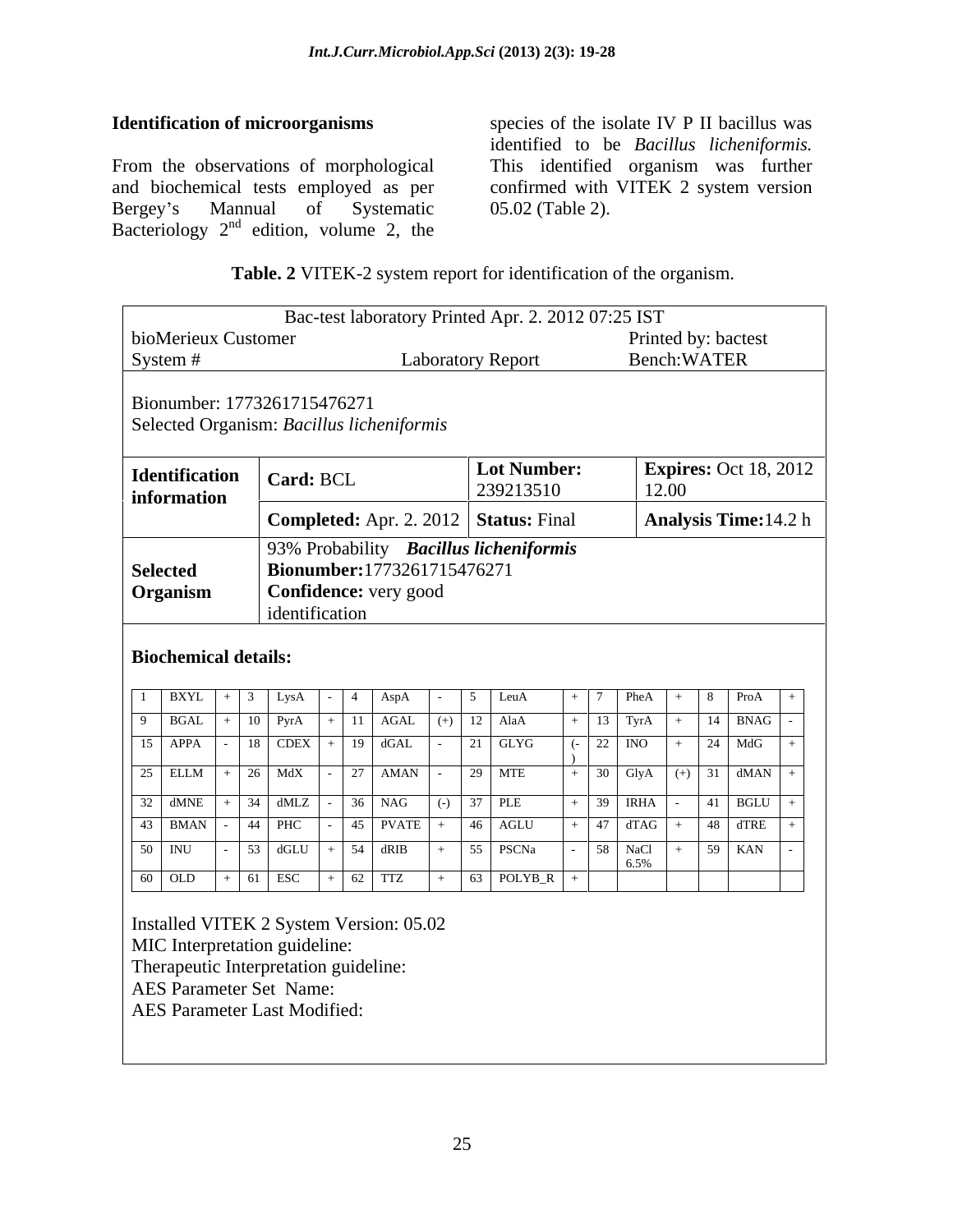#### **Screening of organisms by qualitative analysis of CHO** respectively.

In colony staining method the **Figure.1** Effect of pH on CHO yield development of red color was due to formation of quinineimine dye which<br>
confirmed the CHO activity. Such<br>
colonies were further inoculated on<br>
indicator plate, here the medium color<br>
changed to intense brown that indicated<br>  $\sum_{n=0}^{\infty}$  0.1 colonies were further inoculated on  $\overrightarrow{5}$  0.2 changed to intense brown that indicated  $\begin{bmatrix} 1 & 1 \\ 1 & 0 \end{bmatrix}$ formation of azo component due to presence of  $H_2O_2$  generated by the  $\begin{array}{cccc} 6 & 6.5 & 7 & 7.5 & 8 \end{array}$ reaction of cholesterol oxidase.

#### **Quantitative Analysis of CHO and Enzyme Purification Figure. 2** Effect of temperature on CHO

The enzyme was purified by solvent  $\sqrt{0.25}$ extraction at acetone to broth ratio of<br>1:1. In enzyme assay, the purity of<br>enzyme was checked by measuring<br>specific enzyme activity and was found<br> $\sum_{n=0}^{\infty}$  0.15<br>0.15<br>0.20<br>0.20 1:1. In enzyme assay, the purity of  $\sum_{0.15}^{0.2}$ enzyme was checked by measuring  $\begin{bmatrix} 0.15 \\ 2.1 \end{bmatrix}$ specific enzyme activity and was found  $\sum_{\alpha=0}^{\infty} 0.05$ to be 226.32 units/ml as compaired to  $\begin{bmatrix} 1 & 0 \\ 0 & 0 \end{bmatrix}$ crude which was 213.74 units/ml and the 25 30 35 40 45 fold purification was 1.29 (Noryuki *et al.*, 1998).

## **Optimization of physical parameters Detection of COP by TLC**

After optimization of physical parameter for maximum CHO yield, the pH 7.0 and temperature 35°C was found to be optimum for *Bacillus licheniformis*  $F$ ig.1 & Fig.2). The enzyme activities  $F$  is precipitate fraction. The personal vial were measured under standard  $\frac{m}{\epsilon}$  precipitation. The percent yield conditions (Kanchana *et al*., 2011).These values are lower than the optimum temperature for the enzyme from  $\frac{\text{sample}}{\text{wog}}$  50.40 Therefore by comparing with *Rhodoccocus equi* and from was 3.3.4.3. Increased by comparing with *Corynebacterium cholesterolicum*, with maximum activity at 47°C and 40°C respectively (Terezinha *et al*., 2000) and are in accordance with the earlier reports<br>enzyme from *Brevibacterium* sp. for *Streptomyces fradiae* and *Brevibacterium* sp. which produced CHO with optimum activity and stability

for 30 min at 50°C and 53°C respectively.



yield



### **Detection of COP by TLC**

It was observed that the specific activity of precipitate was greater than that of crude extract and supernatant, which indicated the purification of the enzyme in precipitate fraction. The percent yield of enzyme after purification was 68%. For the reaction products of enzyme sample the hR<sub>f</sub> ( $R_f \times 100$ ) value by TLC was 59.49. Therefore by comparing with standard hR<sub>f</sub> chart the product is  $20\alpha$ -Hydroxycholesterol in the enzymatic reaction (Lebovics, 2002). Cholesterol oxidation by the membrane-bound enzyme from *Brevibacterium* sp. resulted in 4-cholesten-3-one as main product (Terezinha *et al.*, 2000).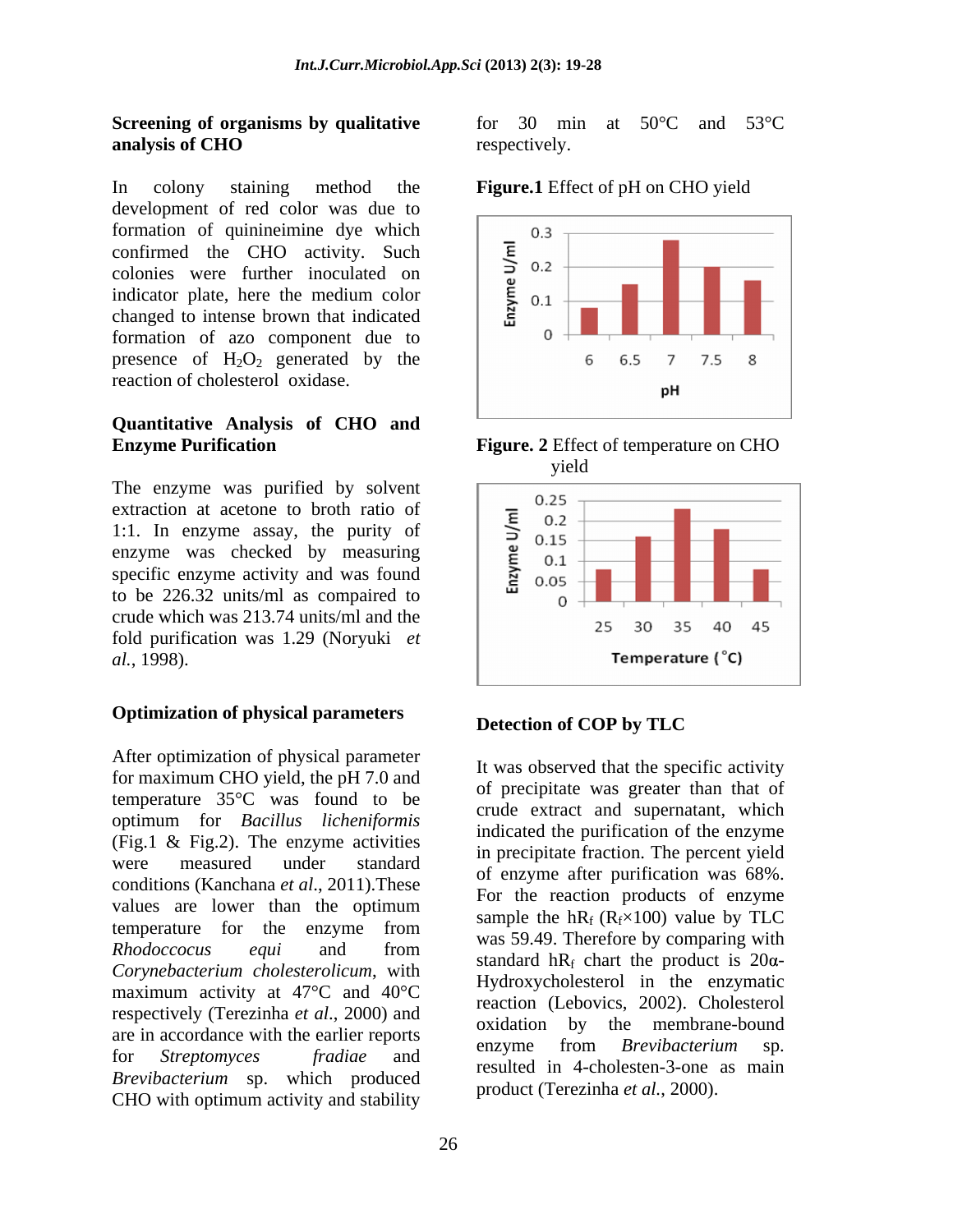The antimicrobial activity assay the purified enzyme showed 21 mm and 19 Acknowledgments mm zone of inhibition against *Micrococcus* and *Bacillus subtilis*, while We express our sincere thanks to the Bac for other organisms the zones were less Test Laboratories, Nashik for providing us than 10 mm. The percent mortality rate of the facility of VITEK 2 systems version *Cryptolaemus montrouzieri* after 15min was 88% showing bioinsecticidal activity. Nashik for their due cooperation. The previous study showed CHO from *Streptomyces* culture showed lethal concentration (LC50) at 20.9µgm/ml (Purcell *et al*., 1993). The effect of Anando, D., 2006. Cholesterol Oxidase enzyme on the serum cholesterol, *in vitro* was also studied and it was found that reduction in serum cholesterol level was Plasma Membrane Of Single Cells. 71.56% and 60.52% for concentrated and diluted enzyme samples respectively. LDL University. incubation with 1 unit/ml of CHO from Bell, K. S., J.C. Philp, D.W.J. Aw and *Proactinomyces erythropolis, Nocardia* resulted in the formation of CO-LDL. CO-<br>genus Rhodococcus. J. Appl. LDL demonstrated a significant reduction  $(85%)$  in its UC content which was the Ghasemian, A., Y.M. Tabatabaei, Z. result of its conversion to cholestenone in Sepehrizadeh, Y.Z. Tabatabaei and

Cholesterol oxidase enzyme has a great characterization of a type II cholesterol commercial value in widely employed oxidase from a local isolate laboratories routinely for determination of cholesterol in food, serum and other

Therefore as per need of industry a various type of micro-organisms, which are capable of producing high levels of this Cxidase From Micrococcus Sp. enzyme have been isolated. Taking into<br>Isolated From Goa, India. Int. J. App. study the extracellular production, its efficient recovery, pH tolerance and a Kim, K. P., C.H. Rhee and Park, H.D. good purified enzyme activity, CHO produced by *B. lichiniformis* should prove to be an industrially important enzyme. The COP was also determined to be  $20\alpha$ -Hydroxycholesterol. Our preliminary work Kumari, S. J., A. Ubhayasekera and Dutta led to the conclusion that *B. lichiniformis* P. C. 2006. Cholesterol Oxidation might be considered as potentially sources

**Applications of purified enzyme** of extracellular cholesterol oxidase for clinical and commercial purposes.

### **Acknowledgments**

05.02 and I.S.P Hospital, Civil Hospital, Nashik for their due cooperation.

### **References**

- Modified Microelectrodes For Detection Of Cholesterol In The Plasma Membrane Of Single Cells. Ph.D. Thesis from SveringesLautbruks University.
- Christofi, N. 1998. A review of the genus *Rhodococcus*. J. Appl. Microbiol. 85(2): 195-210.
- mouse. Zarrini, G.H.(2009. Overexpression, Ghasemian, A., Y.M. Tabatabaei. one-step purification, and oxidase from a local isolate *Rhodococcus*sp. *PTCC 1633*. World J. Microbiol.Biotechnol. 25(5): 773-779.
- clinical samples (Sojo *et al*., 1997). Kanchana, R., Delcy Correia, Sangeeta Sarkar, Prachi Gawde and Aifa Rodrigues. 2011. Production And Partial Characterization Of Cholesterol Oxidase From *Micrococcus Sp.* Isolated From Goa, India. Int. J. App. Biol. Pharma. Technol. 2: (2): 34-45.
	- 2002. Degradation Of Cholesterol By *Bacillus Subtilis* Sff34 Isolated From Korean Traditional Fermented Flatfish, Appl. Microbiol. 35: 468–472.
	- Products Analytical Methods And